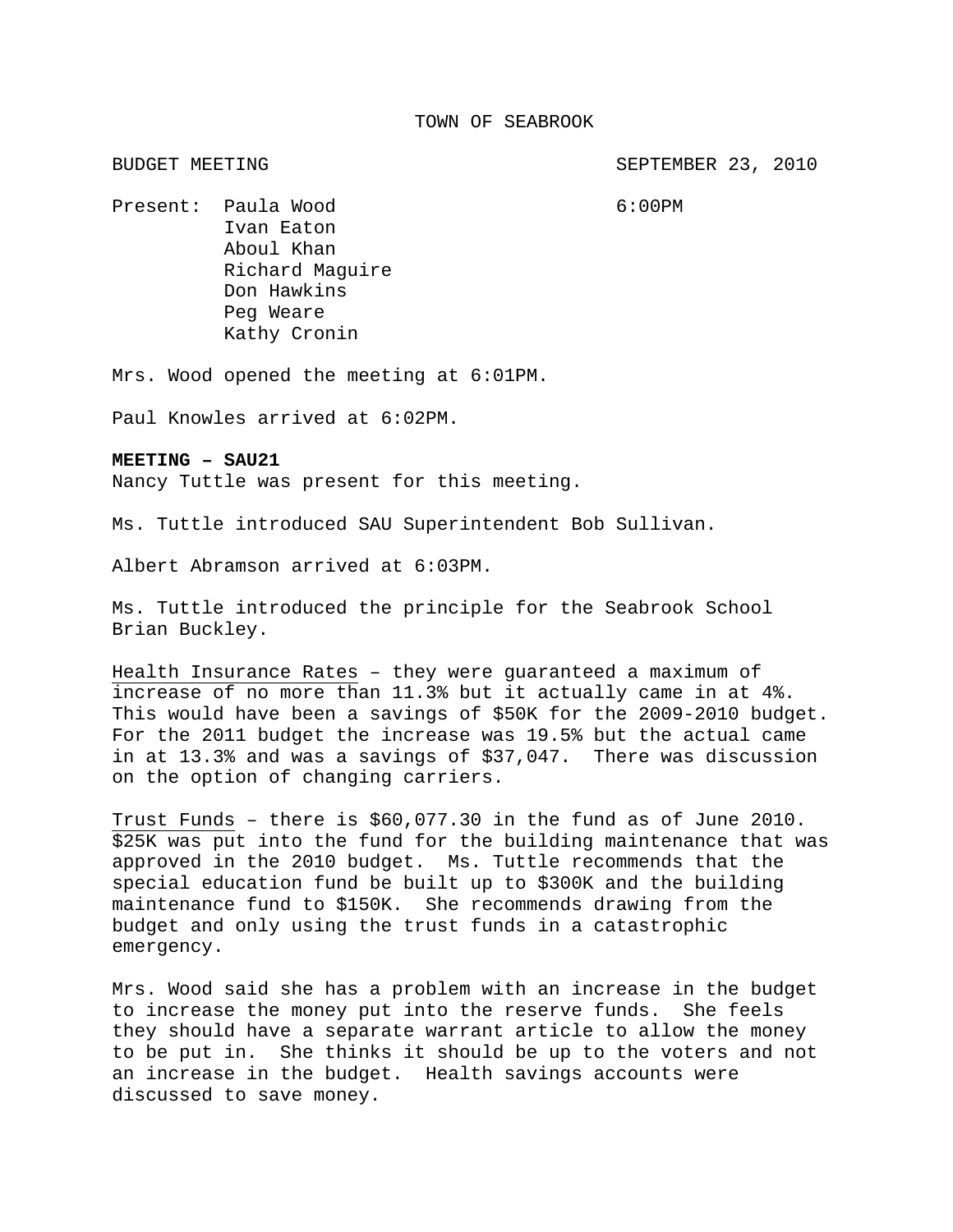Revenues – Ms. Tuttle said they don't get a lot of money but they get some from state and federal government. She explained the 1.8 million being the bond for the Honeywell project.

There was discussion on the state revenue that was received and how it is broken down. They have no control over how much money they receive.

Year End Fund Balance – Ms. Tuttle explained the budget with the warrant article and expense trust with carry forward encumbrances. She explained how they come up with the revised budget and how they arrive at the amount that goes back into the general fund with the Town.

Ms. Tuttle explained further the unreserved fund balance and how they get to the numbers.

The committee members were very thankful for this meeting with what is being done as it was very helpful.

2010-2011 Final Budget – summary of the default budget and budget committee's recommendation.

Budget Timeline – this is just a guide but they hope to meet the goals.

Mrs. Wood said they would like to have the school budget for at least 2 meetings so they are not rushed. Ms. Tuttle agreed and said that would be fine.

Hampton Withdrawal – Ms. Tuttle does not know exactly how it will affect each district but she will bring information forward as soon as it is available.

Ms. Tuttle spoke about the out of district placements and said the cost is over \$180K, which is a \$135K shortfall. They will be reporting to the school board in December and will know more after that meeting.

Nancy Tuttle left the meeting at 7:04PM.

Water & Sewer Rate Study - memo was received. Mrs. Wood asked if this would be acted upon. Mr. Khan said the water superintendent is making a recommendation and it would be brought forward to the Board of Selectmen. The town manager indicated to Mr. Khan that the Selectmen are not looking for an increase at this time.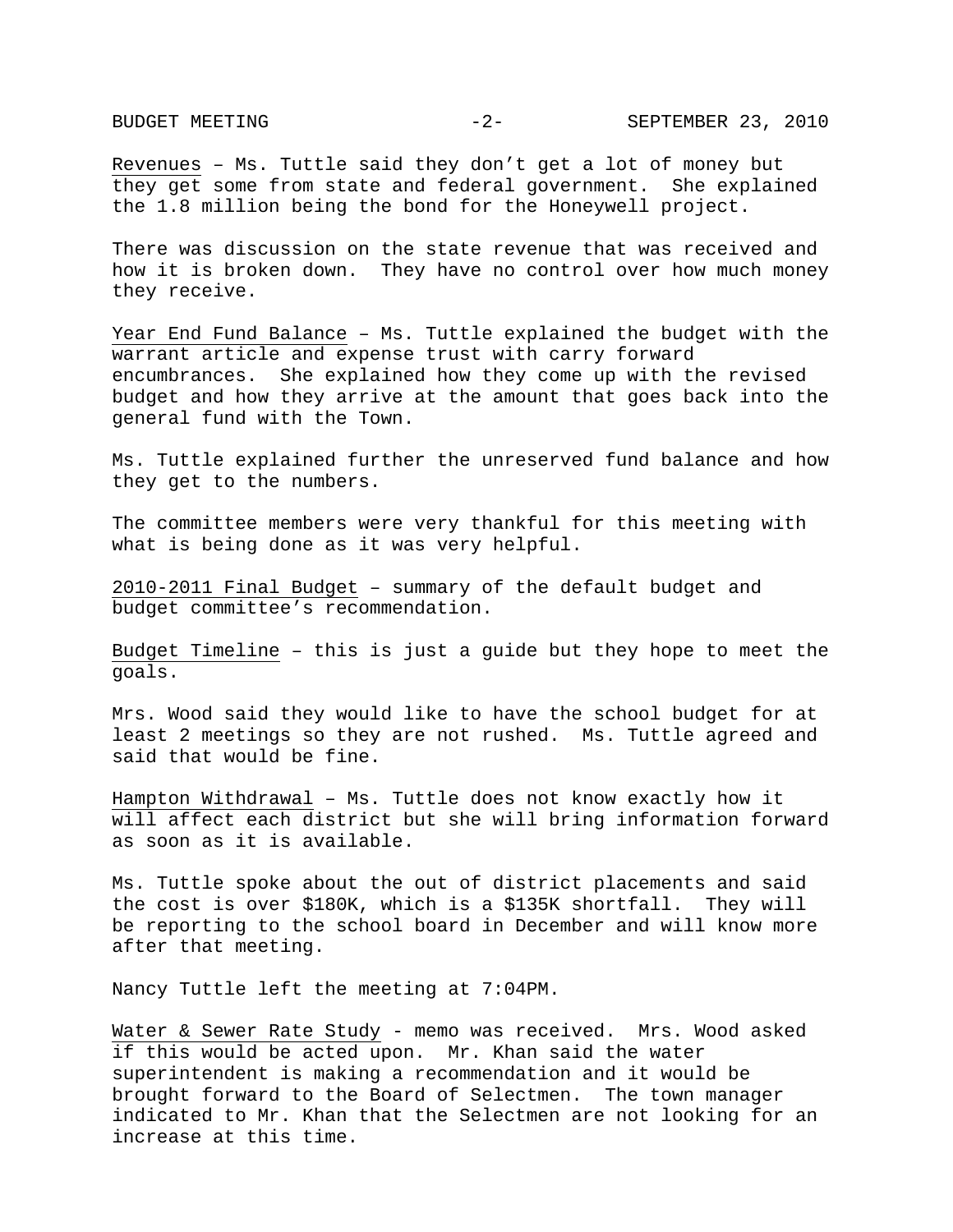Mold Remediation – Mrs. Wood said she has done some research and spoke to the Town Manager and Board of Selectmen. She indicated she was told by the DRA there was no need for a special town meeting. The DRA does have a copy of the petition to superior court. In this process the court decides if it is an emergency and then the voters decide to transfer the money or not. She asked what happens if it doesn't pass and was told there is no plan B. She said there were already two articles that were voted down. She doesn't believe that something that takes months to fix and knowing about it for 4 years is an emergency.

Members spoke of their opinions of the mold remediation project and the RSA's that have been broken. Mr. Hawkins said the report said there is a major health issue and they had to correct or the lawsuits would have been that much greater. There was discussion on the other buildings and the need for a maintenance program.

Budget Status – Mr. Khan said contract negotiations were started early and are going very well. The Selectmen have restricted overtime to emergencies only. Mr. Khan spoke about the employees who have questioned what is more important the health and well being of the public or the process that is being followed for the remediation.

Mr. Maguire requested a report of expenditures through September 30, revenues through September 30, figures for the unreserved fund balance and a timeline from the Town Manager on the budget. He also asked if the Town Manager or Selectmen have any comments on the state aid to share with the budget committee.

Mrs. Wood suggested having the state representatives in to meet with the budget committee sometime in November after election.

Mrs. Wood asked if the committee would like a letter sent to the Town Manager on the request from Mr. Maguire. Mr. Maguire felt that Mr. Khan could bring it to him as the Selectmen's representative and that a letter was not necessary.

Next meeting is October 21 at 6PM.

Mr. Abramson brought up having a revolving fund for vehicles that can no longer pass inspection. The opinion of the committee is that this would take away voters rights. There was discussion on revolving accounts by the committee.

| MOTION: Aboul B. Khan |            | To adjourn the meeting |
|-----------------------|------------|------------------------|
| Second: Paula Wood    | at 7:45PM. |                        |